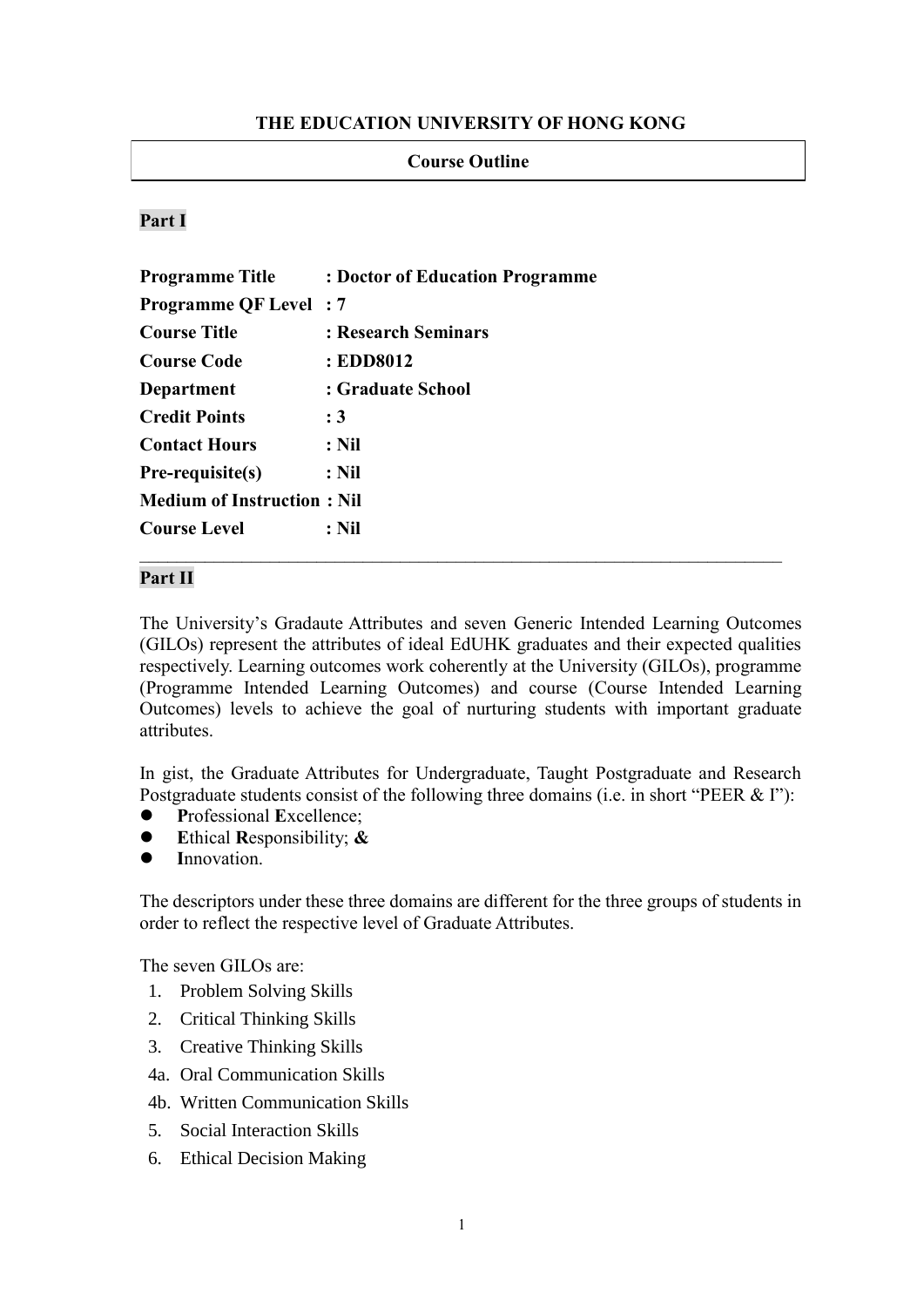#### 7. Global Perspectives

#### **1. Course Synopsis**

Throughout the duration of the study, students are required to participate in a total of not less than 10 professional research seminars, workshops or conferences which are related to the generic skills and their area of study. Students are encouraged to attend seminars and conferences organized by any professional organizations or academic institutes including the Graduate School, Faculties and Departments at EdUHK. In addition, they are required to participate in at least ONE International Postgraduate Roundtable and Research Forum cum Summer School (IPRRFSS) organized by the Graduate School, EdUHK. During the IPRRFSS, they are required to (i) make a presentation, (ii) attend at least ONE Keynote Speech; and (iii) attend at least ONE Training Workshop/Panel Discussion/Postgraduate Roundtable. Their participation in these IPRRFSS events will be counted towards the abovementioned attendance requirement in seminars/workshops/conference. Students are encouraged to attend as many sessions, seminars and workshops within one single IPRRFSS as possible. The attendance of each session, seminar, or workshop needs to be documented with relevant materials gathered to substantiate the attendance for submission to GS.

#### **2. Course Intended Learning Outcomes** (CILOs)

*Upon completion of this course, students will be able to:*

- $CILO<sub>1</sub>$  Benefit from and make contributions to professional forums in post-graduate education;
- $CID_2$  Contribute to the professional field by means of open discussions with experts in the field and fellow researchers; and
- $CILO<sub>3</sub>$  Contribute to the professional field by means of making a presentation to share their knowledge in the chosen field of study.

### **3. Content, CILOs and Teaching & Learning Activities**

| <b>Course Content</b>                          | <b>CILOs</b>  | <b>Suggested Teaching &amp;</b> |  |
|------------------------------------------------|---------------|---------------------------------|--|
|                                                |               | <b>Learning Activities</b>      |  |
| Graduate<br>School<br>The<br>organizes         | $CLO_{1,2,3}$ | <b>Compulsory</b>               |  |
| International Postgraduate Roundtable          |               | Requirement-                    |  |
| and Research Forum cum Summer School           |               | (1) Attend at least ONE         |  |
| at least once every two years. Some of the     |               | Keynote Speech;                 |  |
| conferences will be organized jointly with     |               | (2) Attend at least ONE         |  |
| tertiary institutions in the region; and post- |               | of the Training                 |  |
| students from other<br>local<br>graduate       |               | Workshops/Panel                 |  |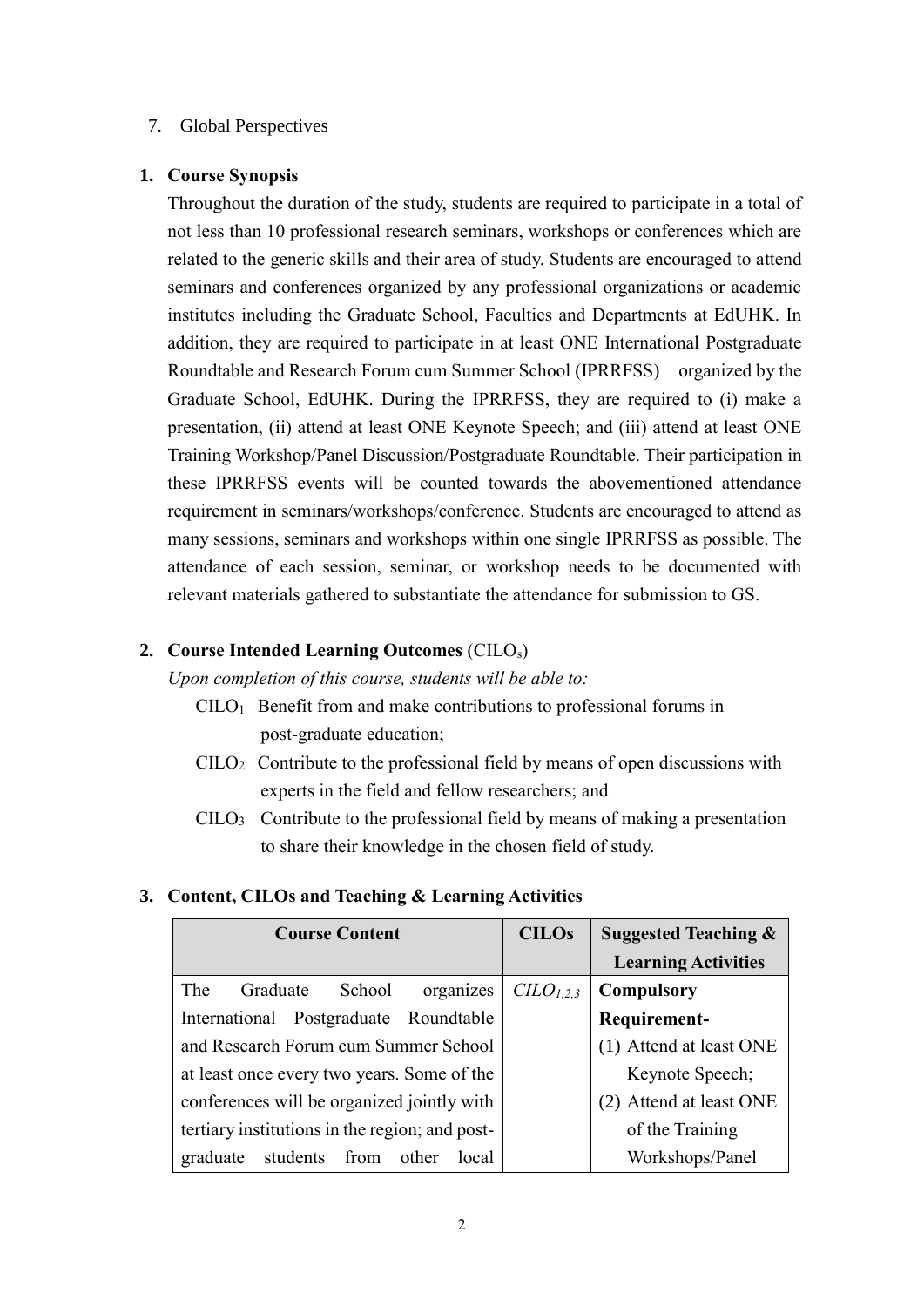| universities as well as universities in the  |                      | Discussion/Postgrad      |  |
|----------------------------------------------|----------------------|--------------------------|--|
| region will be invited to participate.       |                      | uate Roundtable;         |  |
|                                              |                      | $(3)$ Present a paper in |  |
|                                              |                      | one of the sessions,     |  |
|                                              |                      | seminars or              |  |
|                                              |                      | workshops.               |  |
| The Graduate School also organizes a         | CLO <sub>1.2</sub>   | Attending seminars,      |  |
| series of seminars in topics related to      |                      | Discussion               |  |
| research and research training every         |                      |                          |  |
| academic year. These seminars differ from    |                      |                          |  |
| seminars organized by departments or         |                      |                          |  |
| research centres as the topics usually are   |                      |                          |  |
| more generic that are not specific to any    |                      |                          |  |
| particular field. The speakers typically are |                      |                          |  |
| academic staff managing post-graduate        |                      |                          |  |
| programmes in other local tertiary           |                      |                          |  |
| institutions or from different parts of the  |                      |                          |  |
| world. The speeches usually cover the        |                      |                          |  |
| curriculum and expectation of doctoral       |                      |                          |  |
| programmes in other universities; and        |                      |                          |  |
| how research cultures can be generated       |                      |                          |  |
| through post-graduate training and related   |                      |                          |  |
| activities.                                  |                      |                          |  |
| Seminars, workshops and conferences          | $CLO_{1,2,3}$        | Attending seminars,      |  |
| organized by Faculties, Departments and      |                      | Presentation,            |  |
| Research Centres at EdUHK.                   |                      | Discussion               |  |
| Seminars and conferences organized by        | $CLO_{1,2,3}$        | Presentation,            |  |
| local and overseas universities.             |                      | Discussion               |  |
| Seminars and conferences organized by        | CLO <sub>1,2,3</sub> | Attending seminars,      |  |
| local and international professional         |                      | Presentation,            |  |
| bodies; but prior approval must be           |                      | Discussion               |  |
| obtained from the area coordinator.          |                      |                          |  |

#### **4. Assessment**

| <b>Assessment Tasks</b>                                | Weighting      | <b>CILO</b>                       |
|--------------------------------------------------------|----------------|-----------------------------------|
|                                                        | $\frac{10}{2}$ |                                   |
| Students are required to participate in a total of not | 100%           | C <sub>L</sub> O <sub>L,2,3</sub> |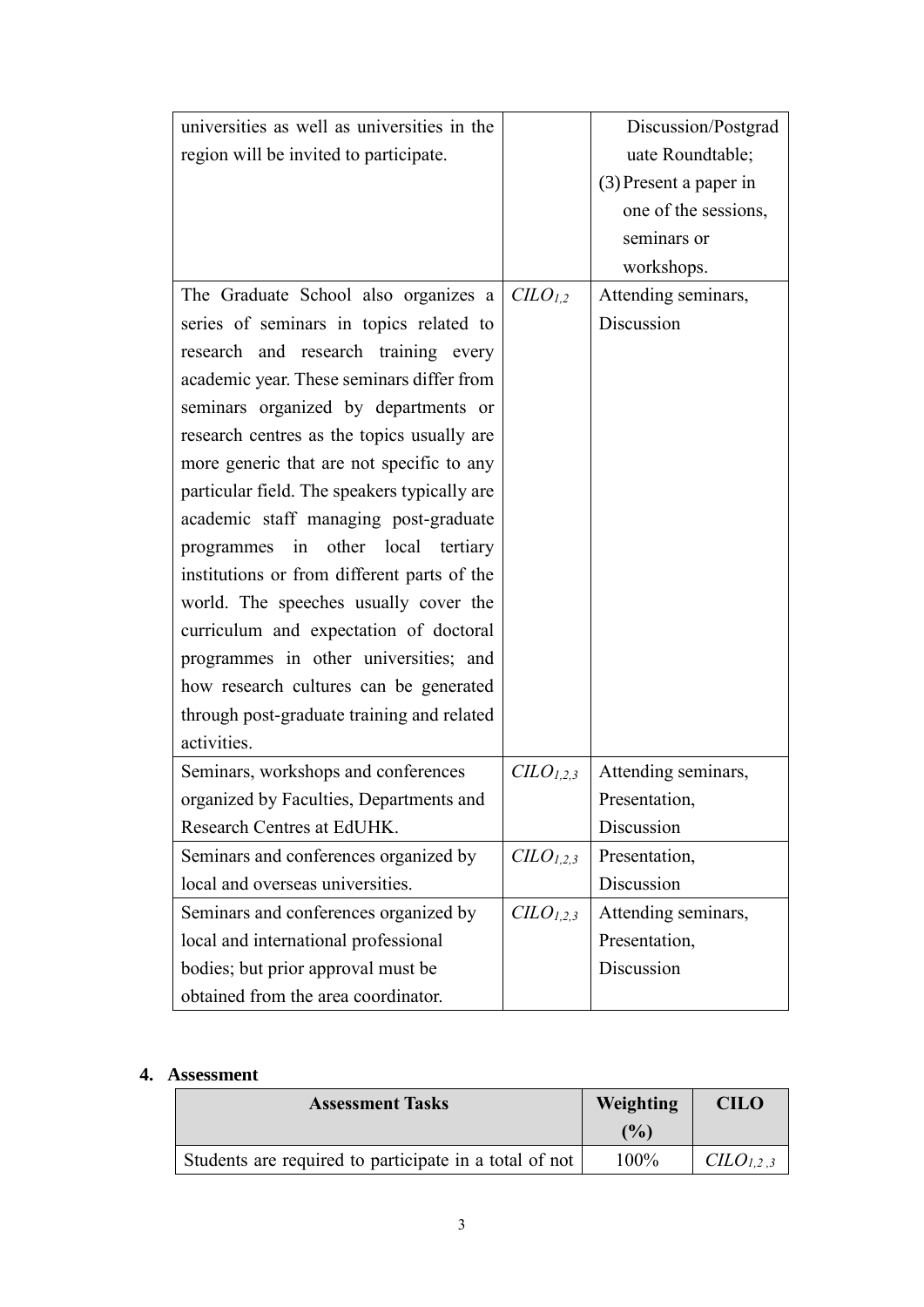| less than 10 research seminars, workshops or            |  |
|---------------------------------------------------------|--|
| conferences which are related to the generic skills     |  |
| and their area of study. In addition, they are required |  |
| to participate in at least ONE International            |  |
| Postgraduate Roundtable and Research Forum cum          |  |
| Summer School (IPRRFSS) organized by the                |  |
| Graduate School, EdUHK. During the IPRRFSS,             |  |
| they are required to: (i) make a presentation; (ii)     |  |
| attend at least ONE Keynote Speech; and (iii) attend    |  |
| ONE<br>Training Workshop/Panel<br>least<br>at           |  |
| Discussion/Postgraduate Roundtable.<br>Their            |  |
| participation in these IPRRFSS events will be           |  |
| counted towards the above mentioned attendance          |  |
| requirement in seminars/ workshops/conference.          |  |
| The attendance of each session, seminar, or             |  |
| workshop needs to be documented with relevant           |  |
| materials gathered to substantiate the attendance for   |  |
| submission to GS.                                       |  |
|                                                         |  |
| Remarks:                                                |  |
| Each Plenary or Keynote Speech during IPRRFSS           |  |
| will count once towards the attendance. However,        |  |
| student presentations are counted for a maximum of      |  |
| one, no matter how many are attended.                   |  |
|                                                         |  |
| For conferences organized by organizations outside      |  |
| EdUHK, attendance can be counted for a maximum          |  |
| of two, regardless of how many seminars or              |  |
| workshops are                                           |  |
| held.                                                   |  |

# **5. Required Text(s)**

Nil

# **6. Recommended Readings**

Books and journal articles recommended by individual speakers in the seminars, workshops, and conferences.